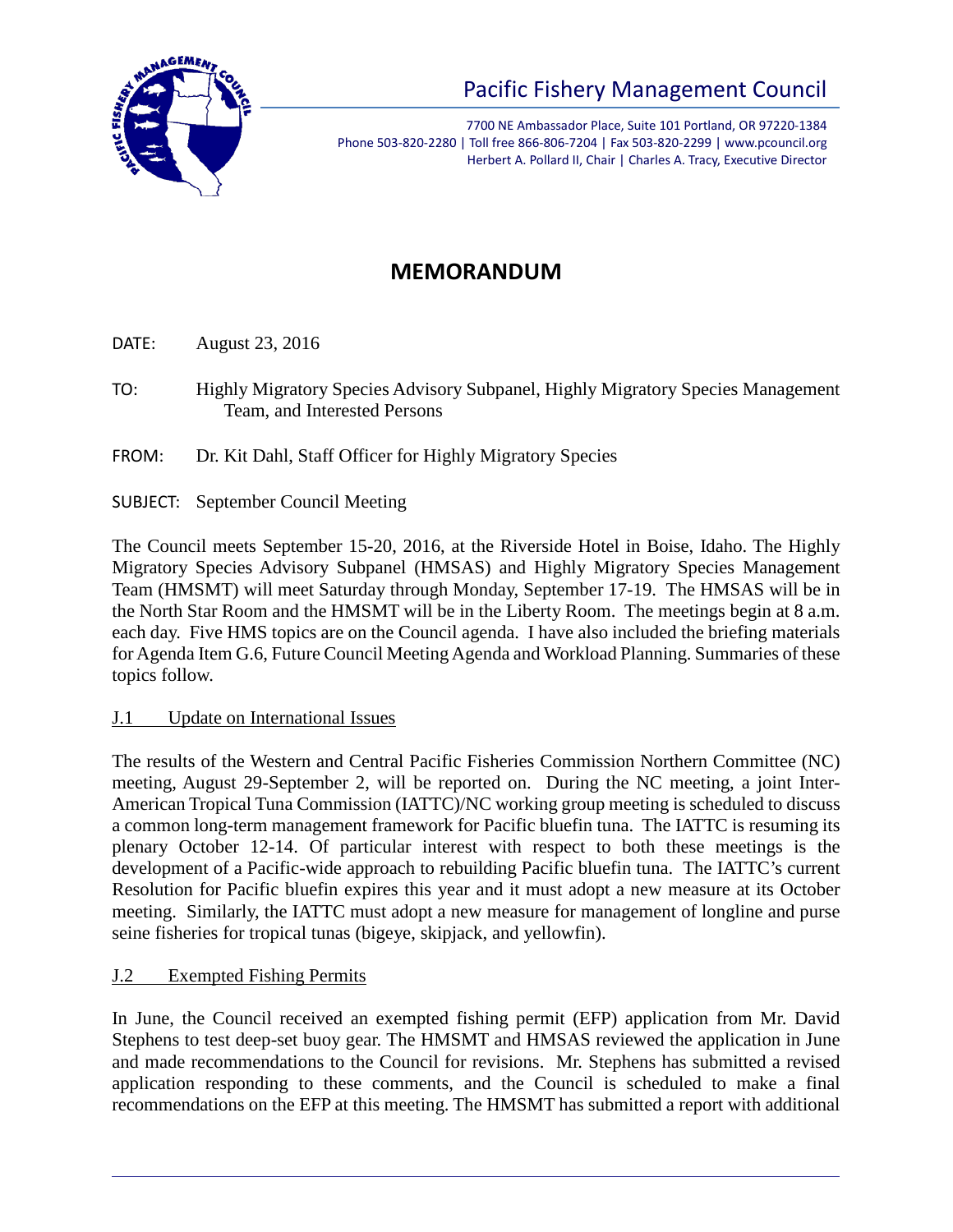recommendations based on their August 8-11 meeting, which is included in the briefing materials. In June, the Council also decided it would accept applications for EFPs to test deep-set buoy gear at any Council meeting when HMS items are on the agenda. As of the advanced briefing book deadline, no additional applications had been received.

#### J.3 Biennial Harvest Specifications and Management Measures

At the June Council meeting, the Council assigned several tasks to the HMSMT relevant to the biennial process. These are: 1) to identify "housekeeping" changes to the HMS Fishery Management Plan (FMP) to remove inaccurate or out-of-date information, 2) clarify how management reference points will be specified consistent with the HMS FMP framework, and 3) recommend how to respond to the requests contained in the Center for Biological Diversity's (CBD) petition for additional domestic actions regarding Pacific bluefin tuna that National Marine Fisheries Service (NMFS) referred to the Council.

Management reference points identified in the HMS FMP include maximum sustainable yield, optimum yield, and status determination criteria. According to the HMS FMP, up-to-date values for these reference points are to be published in the Stock Assessment Fisheries Evaluation (SAFE) document annually. This process could dovetail with NMFS' stock status determination process and notification of NMFS status determinations (overfishing occurring, stock overfished).

The HMSMT discussed these issues at its August meeting and submitted a report for the advanced briefing book outlining proposed FMP edits. The HMSMT will submit a supplemental report dealing with management reference point specification and potential responses to NMFS' referral of the CBD petition.

In a letter from NMFS, the Council has been notified that NMFS has determined that the Western and Central North Pacific Ocean (WCNPO) striped marlin stock is subject to overfishing and is overfished. This triggers the requirement in the Magnuson-Stevens Act for the Council to respond with recommended actions within one year. Based on the stock boundary, it is unlikely that HMS FMP fisheries catch the WCNPO stock. Furthermore, under the HMS FMP, commercial landings of striped marlin are prohibited. While additional domestic management measures may not be necessary, this notification does offer the opportunity for the Council to make recommendations on international management of the stock.

## J.4 Deep-Set Buoy Gear Exempted Fishing Permit Criteria to Advance Gear Authorization

In June, the Council directed the HMSMT to identify key data gaps relevant to authorizing a deepset buoy gear fishery, which could be used as criteria for evaluating EFP applications. EFP applicants would also be encouraged to submit applications addressing these data gaps. The Council also asked for a list of potential incentives to encourage people to submit EFP applications to test deep-set buoy gear. The HMSMT discussed these issues at its August meeting and will submit a supplemental report with recommendations.

#### J.5 Federal Drift Gillnet Permit Amendment

In June, the Council decided to rapidly move forward to convert the current California State limited entry permit for large mesh drift gillnet to a Federal limited entry permit under the HMS FMP.